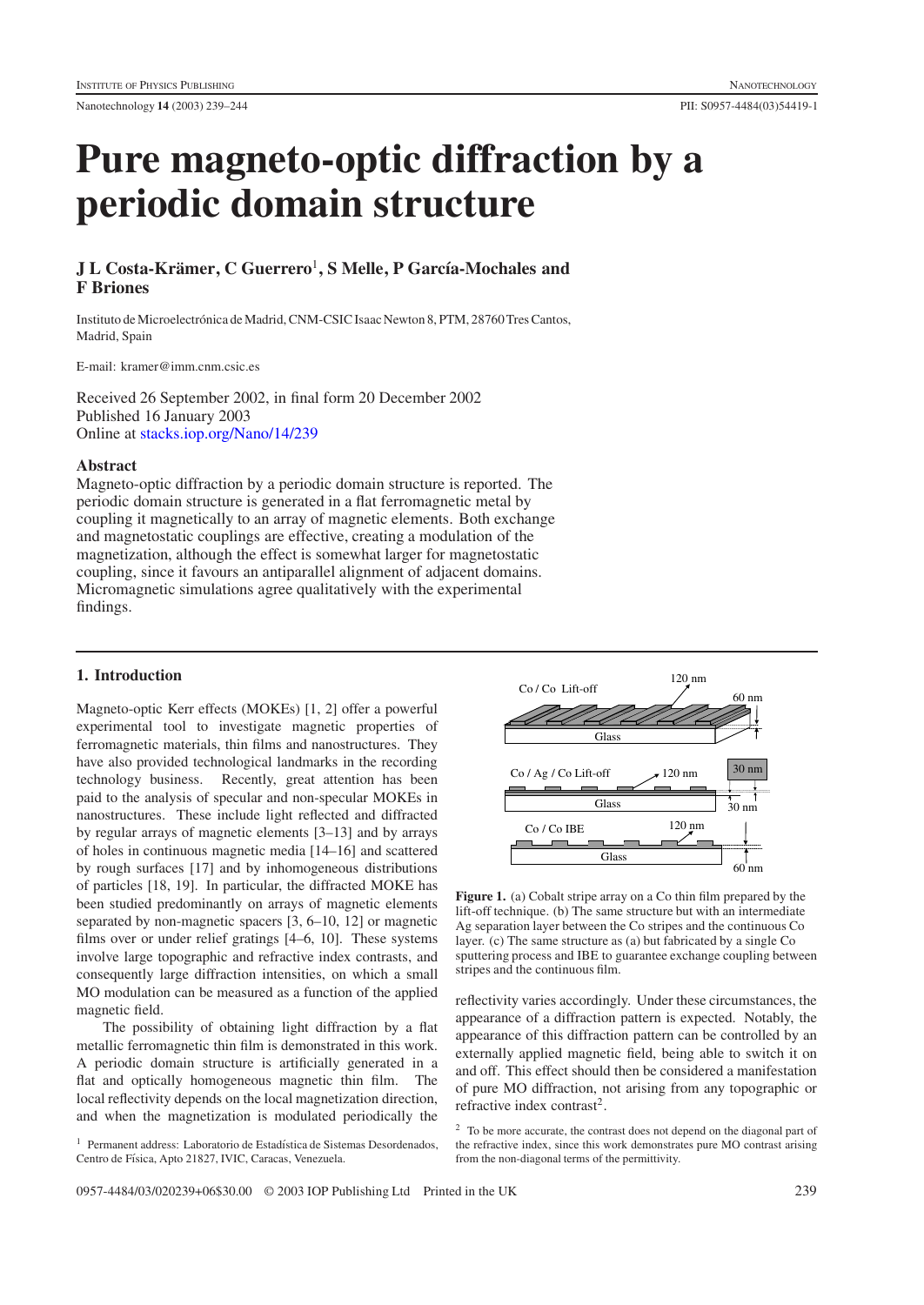

**Figure 2.** (a) Applied field and (b) variation of the first order MO diffracted light spot intensity in the '*Co/Co lift-off*' when light is shone on the flat side of the structure.



**Figure 3.** Transverse MOKE hysteresis loops measured on the reflected beam ( $n = 0$ ) for the '*Co/Co lift-off* sample when light is shone on (a) the patterned side and (b) the flat side of the structure.

To our knowledge this is the first study of controlled diffraction in reflection by a flat 3d metallic thin film. However, in the context of integrated magneto-optic devices and irongarnet wave guides developed in the 1970–1980s, there are some works where garnets are used to produce Faraday and Kerr diffraction by periodic stripe domain patterns [20–23].

#### **2. Experimental details**

The periodic magnetic domain structure is generated in a continuous Co thin film by coupling it magnetically to a microfabricated ferromagnetic Co stripe array. Initial structures (termed '*Co/Co lift-off*' in figure 1(a)) were microfabricated by optical lithography on polycrystalline Co sputtered on glass. First, a continuous layer, 60 nm thick, was grown by triode sputtering. The magnetic anisotropy of this Co is uniaxial with an anisotropy field of about 30 Oe parallel to the field used to confine the plasma during the Co sputtering. Second, an array of 120 nm thick Co stripes was fabricated on top of the previous continuous layer. This was performed by photo-resin spinning, UV patterning, developing and a second Co deposition, i.e., the standard lift-off technique [24]. The

UV mask used contains different  $2 \times 1$  mm<sup>2</sup> motifs with varying stripe width (2–100  $\mu$ m) and inter stripe spacing (4–8  $\mu$ m), allowing the simultaneous fabrication of arrays with different periodicities on the same sample.

Two additional control samples were fabricated (see figures 1(b) and (c)). In the first control sample a 30 nm Ag separation layer was inserted between the continuous 30 nm Co layer and the lift-off patterned Co array. This sample is termed '*Co/Ag/Co lift-off* ' in figure 1(b). The second control sample was grown in a single Co sputtering process, 180 nm thick, and locally etched to a depth of 120 nm by ion beam etching (IBE) through the photo-resin mask. This sample is termed  $'Co + IBE'$  in figure 1(c).

MO measurements are performed with a p-polarized He– Ne laser directed towards the sample at 60◦ incidence. In the measurements reported here, the optic plane is parallel to the stripes. Reflected and dispersed p-polarized light are detected by a low noise, small aperture, Si photodiode and its intensity recorded at selected angles as a function of the applied magnetic field. Standard transverse MOKE hysteresis loops are recorded on light reflected both from the top patterned side and from the bottom flat glass/film interface side in order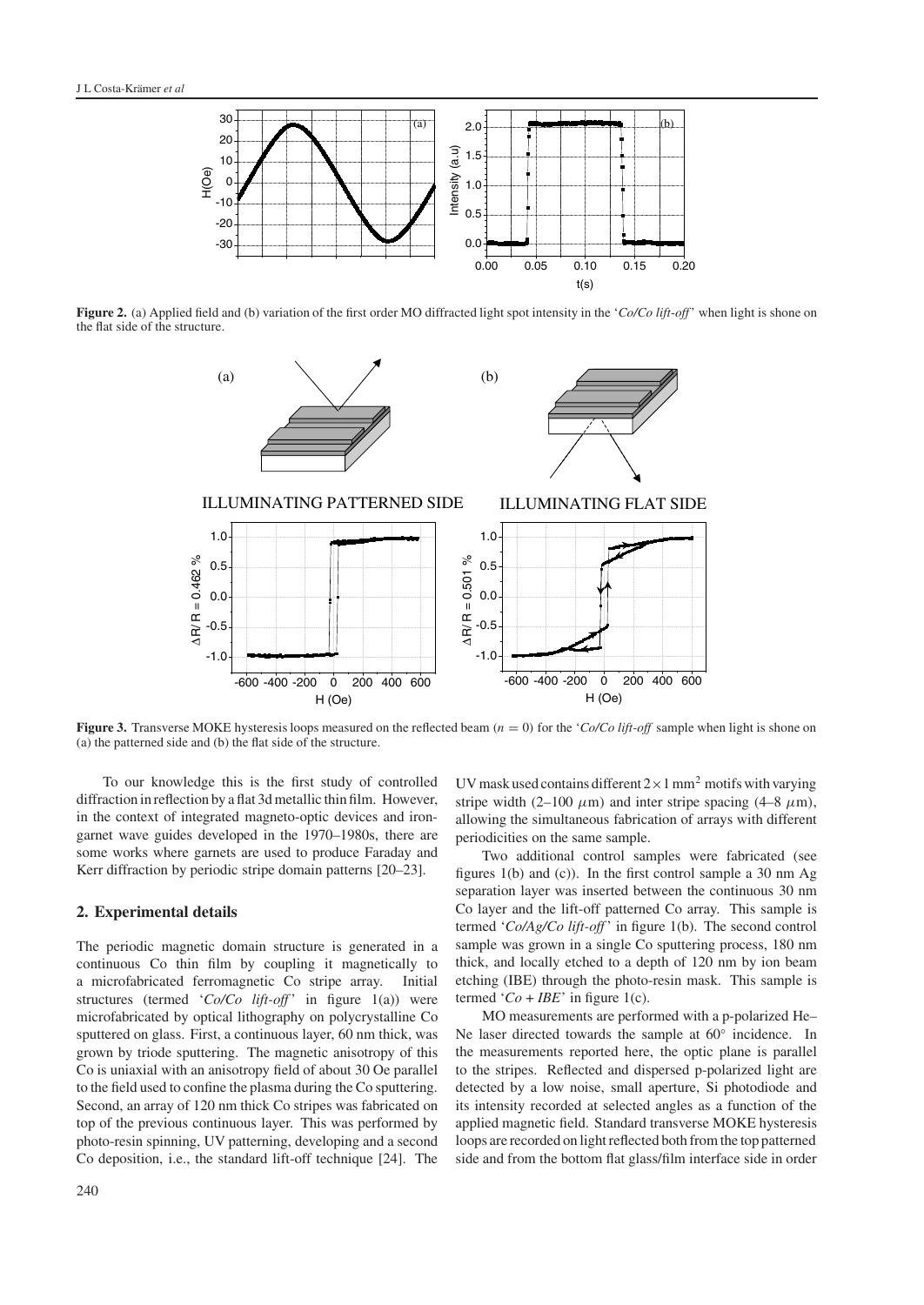

**Figure 4.** Transverse MOKE hysteresis loops measured on the reflected beam (*n* = 0) for (a), (b) the '*Co/Ag/Co lift-off*' sample from the patterned and flat sides, respectively, and (c), (d) the '*Co* + *IBE*' sample from the patterned and flat sides, respectively.

to determine their magnetic properties. A set of Helmholtz coils is used to supply a low frequency magnetic field in the plane of the sample.

A diffusive screen, placed perpendicular to the reflected beam from the flat side of the sample, helped in searching for the appearance of diffracted beams when illuminating the flat side of the structures. Once detected, the Si photodiode was used to record their intensities.

## **3. Results and discussion**

#### *3.1. Experimental results*

All the experiments described in what follows are performed on the transverse MOKE configuration (light polarized in the plane of incidence and field applied perpendicular to that plane) and illuminating the samples either on the flat side, i.e., through the glass substrate, or on the patterned side. In the case of the '*Co/Co lift-off*' structure shown in figure 1(a), the appearance of faint but clear new diffracted light beams is observed for light impinging on the flat side of the sample and for low alternating magnetic fields applied perpendicular to the stripe long axes. The diffraction angle corresponds to the periodicity of the Co stripe array deposited on the opposite side. In figure 2, the intensity of the first order diffraction spot is displayed for a structure that had an array on the other side of stripes  $8 \mu m$ wide separated by  $4 \mu m$ . For low magnetic field amplitudes the diffracted intensity switches clearly on and off in phase with the applied field. This experiment shows controlled diffraction by an induced periodic domain structure.

From a theoretical point of view, classical electromagnetic theory describes accurately the interaction of light with a

magnetized medium using permittivity tensors [1, 2, 25]. If the medium or the magnetization are inhomogeneous, in a scale comparable with the wavelength of light, the description is valid although in general difficult to implement. In this context, several attempts to develop a theory for the MO diffraction from a magnetic grating can be found in the literature [3, 4, 26]. A simple and general theory for the MO diffraction [27] has recently been used to model successfully the diffraction from an array of Fe microtiles [13]. In the case of a flat medium with periodic magnetization, the extension of that model supplies the following expression for the intensity of the *n*th diffraction spot:

$$
I_n \propto \left| \int_{-T/2}^{T/2} (1 + Am_x(x)) \exp\left(i\frac{n2\pi x}{T}\right) dx \right|^2, \qquad (1)
$$

where *A* is a complex parameter that depends on the dielectric tensor of the material and the angle of incidence, *T* is the structure period and  $m<sub>x</sub>(x)$  is the component of the magnetization perpendicular to the optic plane. This expression assumes that  $m<sub>x</sub>(x)$  is uniform in the *y*-direction and periodic in the *x*-direction, and the reflection coefficient  $r_{pp}(x)$  depends only on  $m_x(x)$ . According to equation (1), diffracted intensity should vanish for a magnetically saturated sample and should exhibit a finite intensity for a periodic magnetic distribution.

Pure MO diffraction then means a periodic modulation of the magnetization. The periodicity is that of the stripe array deposited on the opposite side. The question remains about the kind of coupling responsible for inducing a magnetic distribution into the flat continuous layer with the periodicity of the top grating. This coupling can be of two types: through the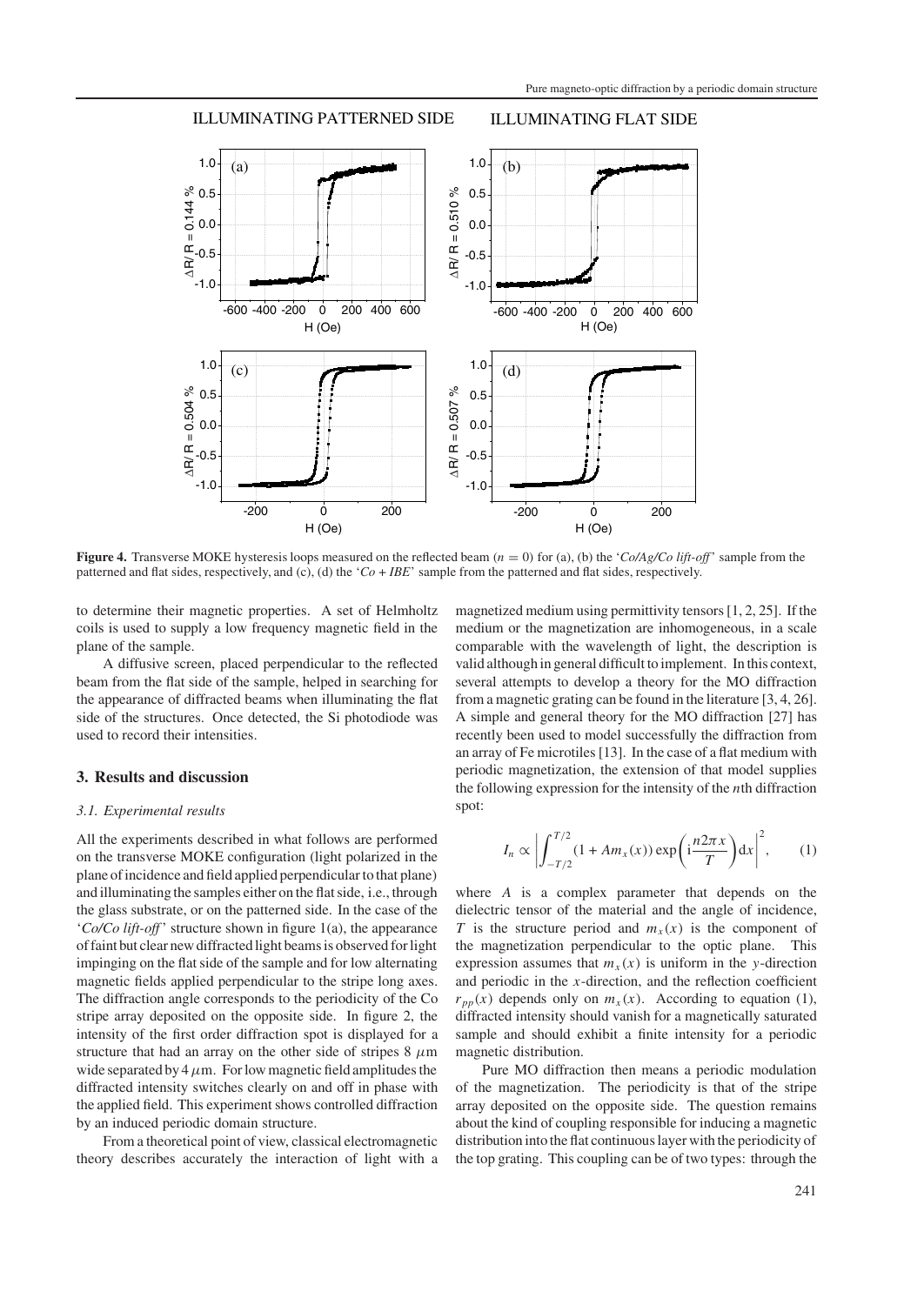

**Figure 5.** Diffracted intensity  $(n = 1)$  by the flat Co continuous layer as a function of the applied field for samples (a) '*Co/ Co lift-off'*, (b) '*Co/Ag/Co lift-off*' and (c) *'Co* + *IBE*'.

fringe fields at the stripe edges, i.e., magnetostatic, or through interface exchange interactions.

In order to discern between these two possibilities, the magnetization processes were investigated in detail by standard MOKE for large ac field amplitudes. When an alternating magnetic field is applied perpendicular to the stripe long axis, marked differences are found in the MOKE signal corresponding to front and back reflections, as shown in figure 3 for a ' $Co/Co$  lift-off' structure with 8  $\mu$ m period and 4  $\mu$ m inter-stripe spacing. The loop obtained from the light reflected on the patterned side shows a sharp reversal at about 30 Oe, and a reduced remanence  $M_R/M_s$  close to one. On the other hand, the hysteresis loop measured on the flat side presents an almost linear decrease of the magnetization at positive fields with remanence close to 0.5, followed by a sharp reversal transition and an approach to saturation. This feature can be attributed to antiferromagnetically coupled top/bottom bilayers; i.e., there is a range of fields where magnetic domains in the continuous film are created with an antiparallel orientation to the magnetization of the Co stripe. The fact that the loops are different on either side, and that the effect is only observed for fields applied perpendicular to the stripe long axis, support this statement as well. On the other hand it is very costly energetically to form a domain wall between the stripe and the continuous layer. This would imply that the Co stripes and the Co continuous layer are exchange uncoupled in this structure.

To obtain additional evidence about the operative coupling mechanism, and to investigate the differences between exchange coupled and exchange uncoupled structures, two sets of control samples were fabricated ('*Co/Ag/Co lift-off*' and '*Co* + *IBE*' shown in figures 1(b) and (c), respectively). In the sample '*Co/Ag/Co lift-off '* exchange is inoperative between the Co stripes and the continuous Co layer due to the Ag layer, and



**Figure 6.** Results from micromagnetic calculations simulating the '*Co/Ag/Co lift-off*' and '*Co* + *IBE*' structures. Magnetization in the *x*-direction ( $mx = +1$  in white,  $-1$  in black) for different values of the applied magnetic field in the *x*-direction from 600 to −600 Oe. Notice that the *z*-scale has been magnified tenfold for clarity.

in the sample  $\angle$ *Co* + *IBE* $\angle$  exchange is operative between the Co stripes and the continuous Co layer due to the fabrication procedure. The hysteresis loops for these two samples are shown in figure 4. Figures 4(a) and (b) show the MOKE loops obtained when shining light on the patterned and flat sides respectively for the '*Co/Ag/Co lift-off '* sample. As observed both loops are similar to the '*Co/Co lift-off '* sample shown previously in figure 2. On the other hand, the loops for the '*Co* + *IBE'* sample shown in figures 4(c) and (d), for the patterned and flat sides respectively, are very similar to each other and different to the '*Co/Co lift-off '* and '*Co/Ag/Co lift-off* ' ones. This is easily understood since, in the sample patterned by IBE, exchange is operative through the Co stripe/continuous Co interface and the magnetization is constant along the Co growth direction. In other words, the magnetization process is independent of the side from which you look at it.

The previous experiments with the control samples show that for the '*Co/Co lift-off* ' sample the Co stripes are not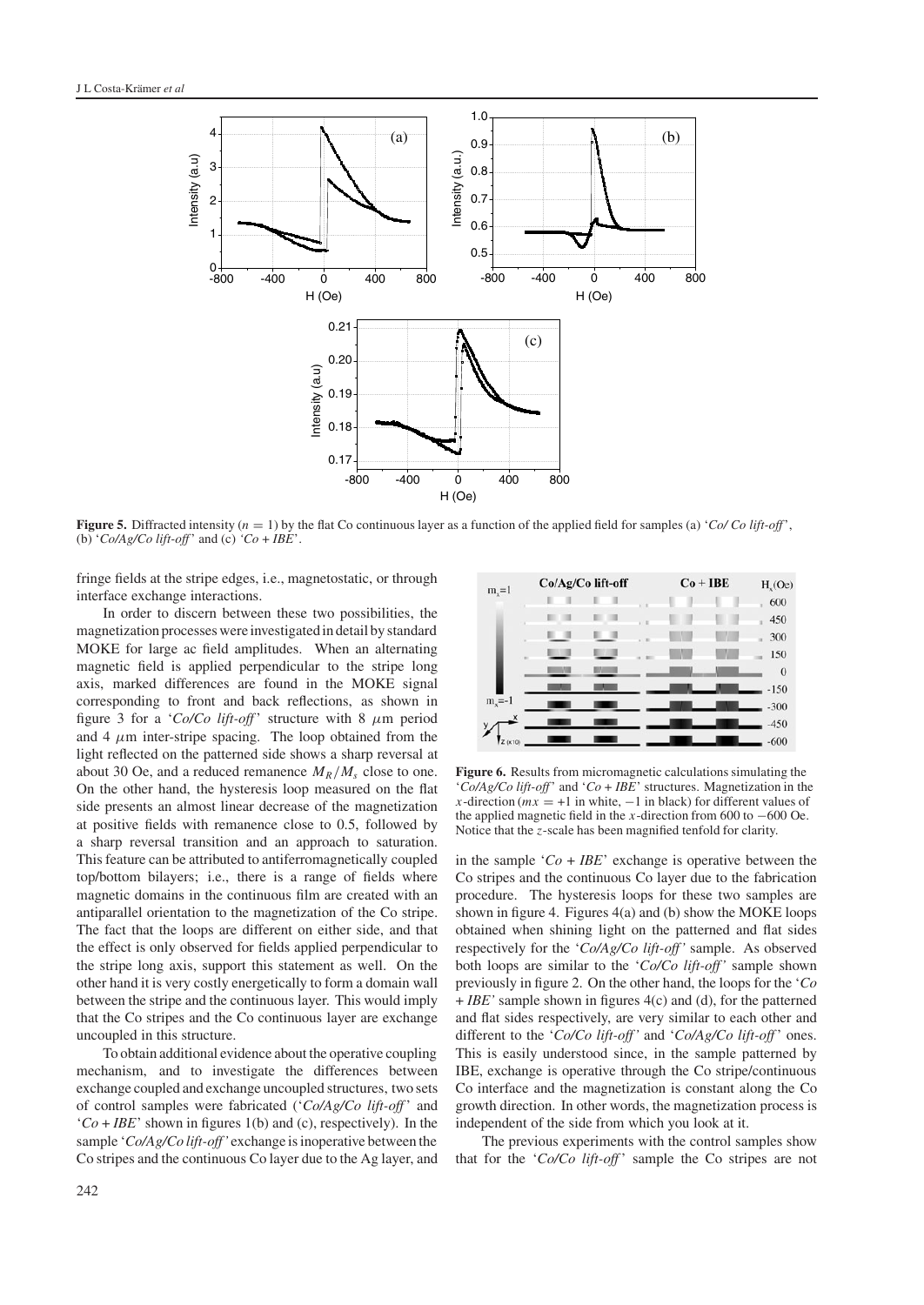

**Figure 7.** Simulated dependence of the reflectivity  $(n = 0)$  for (a), (b) '*Co/Ag/Co lift-off*' and (c), (d) '*Co + IBE*' samples. Left-hand column, patterned side incidence. Right-hand column, flat side incidence.

coupled by direct exchange with the bottom Co continuous layer. This is probably due to the formation of a thin oxide barrier during the development process of the UV resin exposed areas, just before the second Co deposition.

In figure 2 was shown the dependence, at low amplitude alternating applied magnetic fields, of the light diffracted by the flat Co continuous layer in the '*Co/Co lift-off* ' sample. It behaved as a blinker at the frequency of the magnetic field. The dependence at large applied magnetic fields is shown in figure 5 for the '*Co/Co lift-off* ', '*Co/Ag/Co lift-off '* and '*Co* + *IBE'* samples. Notice a similar dependence and a larger magnitude of the effect for the '*Co/Co lift-off* ' and the '*Co/Ag/Co liftoff '* samples. This dependence is clearly different for the '*Co* + *IBE'* sample in agreement with the previous considerations concerning exchange coupling/decoupling of the Co stripes and Co continuous layers. However, the overall dependences are not straightforward to understand in terms of equation (1), since, besides possible small components of diffusive light producing an offset of the signal, in all the figures the intensity at saturation is above the signal at certain lower field values. This is against intuition (and equation (1)) in the sense that at magnetic saturation the diffracted light should be zero and consequently no signal should be found below that level. The explanation of this fact is currently under investigation and will be presented elsewhere. Small reflectivity changes, less than 1%, between the continuous film areas covered by stripes and those that are not can explain the observed behaviour, and preliminary experiments and calculations agree with this speculation.

#### *3.2. Micromagnetic simulations*

Micromagnetic simulations emulating the two control samples have been performed with the OOMMF 1.1b [28] code with 3D

spins in a 2D mesh. The *y*-direction (the long stripe axis) has been considered infinite. These simulations support the main features of the experimental hysteresis loops. Figure 6 shows the *x*-magnetization results of simulations for the '*Co/Ag/Co lift-off*' and '*Co* + *IBE*' equivalent structures. Notice that, for clarity, the *z*-direction has been magnified tenfold. As observed, the structures are basically saturated along the applied field direction at field values of the order of 600 Oe. On reducing the field, both simulations produced ordered magnetic domain structures at the Co continuous layer, but of different kinds. When exchange between the stripe pattern and the continuous layer is inoperative ('*Co/Ag/Co lift-off* ' sample), the ordered domain structure at certain field values consists of antiparallel domains due to the magnetostatic coupling between the stripes and the continuous Co layer underneath the stripe. This antiferromagnetic alignment occurs twice per loop branch. In the case of the '*Co/Co* +*IBE*' sample, the magnetization underneath the stripe orients parallel to the stripe long axis, due to an effective exchange interaction between the stripe and the continuous Co layer. Notice that (according to equation (1)) both samples ought to produce diffraction because a periodic  $m<sub>x</sub>(x)$  is induced. However, the field dependences of the diffracted intensities would be different for the two cases, in agreement with the experimental results presented in figure 5.

Once the magnetization of the whole structure is obtained as a function of the applied field, the expected hysteresis loops when illuminating either the patterned or the flat side can be obtained. These results are shown in figure 7 for the '*Co/Ag/Co lift-off*' and '*Co* + *IBE*' samples. As observed, simulations reproduce qualitatively what is observed experimentally. For the exchange-uncoupled structure '*Co/Ag/Co lift-off* ', the loops on either side are different. The flat side loop reproduces (although excessively marked) the 'negative susceptibility'